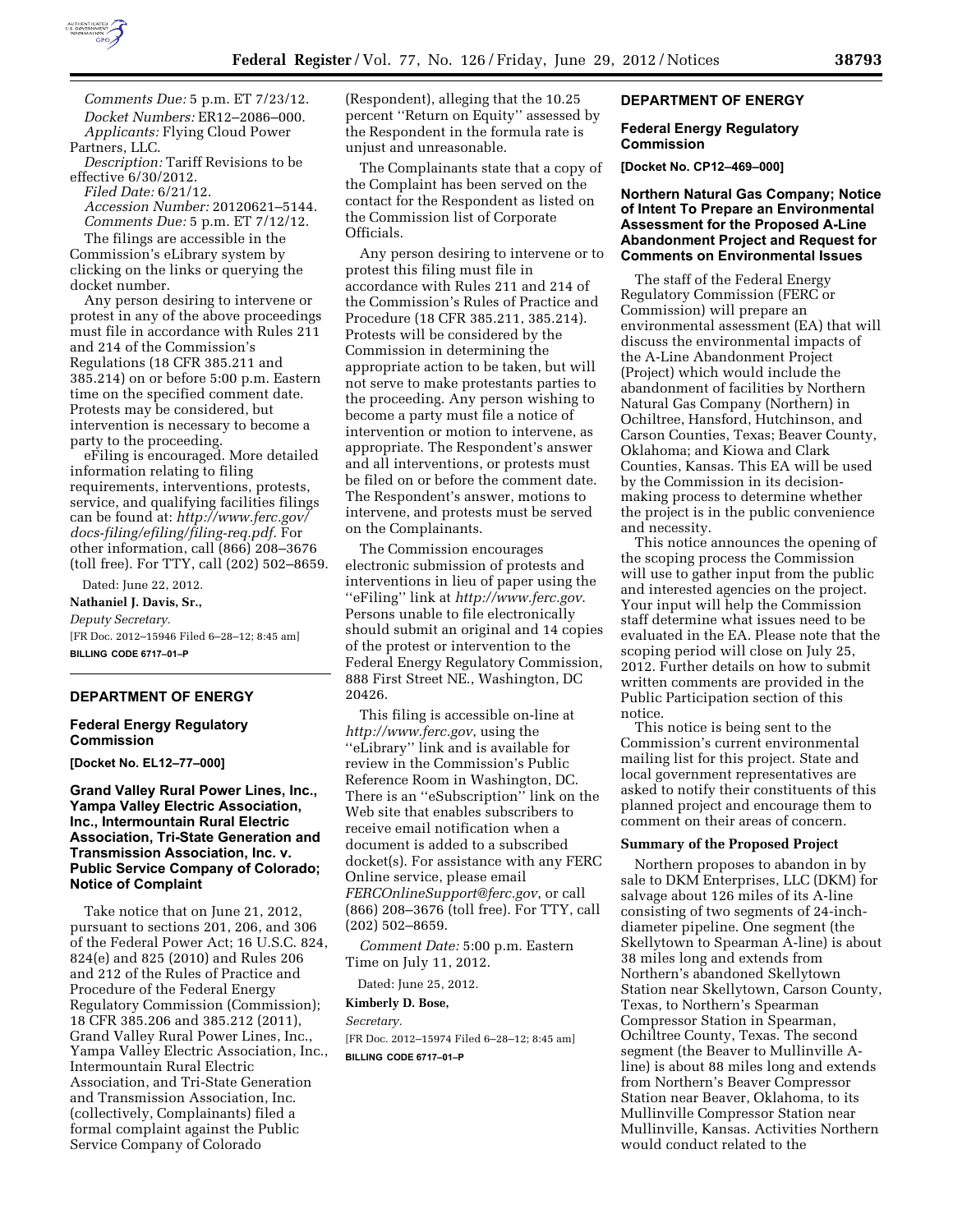abandonment would include disconnecting the abandoned A-line from its other facilities that would be retained by cutting and capping the pipeline at valve settings or compressor stations at eight locations. After abandonment of the subject A-line by sale to DKM, DKM would salvage the 126 miles of pipeline subject to the terms of its purchase and sales agreement with Northern and applicable regulations and permits.

The general locations of the project facilities are shown in the maps in Appendix 1.1

#### **Land Requirements for Construction**

Northern proposes abandoning these facilities by sale to DKM and states that all of its abandonment and DKM's salvage activities would be conducted within Northern's existing right-of-way which Northern would retain. Therefore, there would be no new land use requirements.

#### **The EA Process**

The National Environmental Policy Act (NEPA) requires the Commission to take into account the environmental impacts that could result from an action whenever it considers the issuance of a Certificate of Public Convenience and Necessity. NEPA also requires us<sup>2</sup> to discover and address concerns the public may have about proposals. This process is referred to as ''scoping''. The main goal of the scoping process is to focus the analysis in the EA on the important environmental issues. By this notice, the Commission requests public comments on the scope of the issues to address in the EA. All comments received will be considered during the preparation of the EA.

In the EA we will discuss impacts that could occur as a result of the proposed abandonment project under these general headings:

- Land use;
- Water resources, fisheries, and wetlands;
	- Cultural resources;<br>• Vegetation and wil
	- Vegetation and wildlife;
	- Endangered and threatened species;
	- Public safety; and
	- Cumulative impact.

We will also evaluate reasonable alternatives to the proposed project or

2 ''We'', ''us'', and ''our'' refer to the environmental staff of the Commission's Office of Energy Projects.

portions of the project, and make recommendations on how to lessen or avoid impacts on the various resource areas.

The EA will present our independent analysis of the issues. The EA will be available in the public record through the Commission's eLibrary. Depending on the comments received during the scoping process, we may also publish and distribute the EA to the public for an allotted comment period. We will consider all comments on the EA before we make our recommendations to the Commission. To ensure we have the opportunity to consider and address your comments, please carefully follow the instructions in the Public Participation section beginning on page 4.

With this notice, we are asking agencies with jurisdiction by law and/ or special expertise with respect to the environmental issues related to this project to formally cooperate with us in the preparation of the EA.3 Agencies that would like to request cooperating agency status should follow the instructions for filing comments provided under the Public Participation section of this notice.

### **Consultations Under Section 106 of the National Historic Preservation Act**

In accordance with the Advisory Council on Historic Preservation's implementing regulations, we are using this notice to solicit the views of the public on the project's potential effects on historic properties.4 We will document our findings on the impacts on cultural resources and summarize the status of consultations under section 106 of the National Historic Preservation Act in our EA.

#### **Public Participation**

You can make a difference by providing us with your specific comments or concerns about the project. Your comments should focus on the potential environmental effects, reasonable alternatives, and measures to avoid or lessen environmental impacts. The more specific your comments, the more useful they will be. To ensure that your comments are timely and properly recorded, please send your comments so that the Commission receives them in

Washington, DC, on or before July 25, 2012.

For your convenience, there are three methods which you can use to submit your comments to the Commission. In all instances please reference the project docket number (CP12–469–000) with your submission. The Commission encourages electronic filing of comments and has expert eFiling staff available to assist you at (202) 502–8258 or *[efiling@ferc.gov.](mailto:efiling@ferc.gov)* 

(1) You can file your comments electronically using the eComment feature located on the Commission's Web site (*[www.ferc.gov](http://www.ferc.gov)*) under the link to Documents and Filings. This is an easy method for interested persons to submit brief, text-only comments on a project;

(2) You can file your comments electronically using the eFiling feature located on the Commission's Web site (*[www.ferc.gov](http://www.ferc.gov)*) under the link to Documents and Filings. With eFiling, you can provide comments in a variety of formats by attaching them as a file with your submission. New eFiling users must first create an account by clicking on ''eRegister.'' You must select the type of filing you are making. If you are filing a comment on a particular project, please select ''Comment on a Filing''; or

(3) You may file a paper copy of your comments at the following address: Kimberly D. Bose, Secretary, Federal Energy Regulatory Commission, 888 First Street NE., Room 1A, Washington, DC 20426.

#### **Environmental Mailing List**

The environmental mailing list includes Federal, State, and local government representatives and agencies; elected officials; environmental and public interest groups; Native American Tribes; other interested parties; and local libraries and newspapers. This list also includes all affected landowners (as defined in the Commission's regulations) who are potential right-of-way grantors, whose property may be used temporarily for project purposes, or who own homes within certain distances of aboveground facilities, and anyone who submits comments on the project. We will update the environmental mailing list as the analysis proceeds to ensure that we send the information related to this environmental review to all individuals, organizations, and government entities interested in and/or potentially affected by the planned project. If we publish and distribute the EA, copies will be sent to the environmental mailing list for public review and comment. If you wish to receive no further mailings

<sup>&</sup>lt;sup>1</sup> The appendices referenced in this notice are not being printed in the **Federal Register**. Copies of appendices were sent to all those receiving this notice in the mail and are available at *[www.ferc.gov](http://www.ferc.gov)*  using the link called ''eLibrary'' or from the Commission's Public Reference Room, 888 First Street NE., Washington, DC 20426, or call (202) 502–8371. For instructions on connecting to eLibrary, refer to the last page of this notice.

<sup>3</sup>The Council on Environmental Quality regulations addressing cooperating agency responsibilities are found at title 40 of the Code of Federal Regulations, part 1501.6.

<sup>4</sup>The Advisory Council on Historic Preservation's regulations are at Title 36, Code of Federal Regulations, Part 800. Historic properties are defined in those regulations as any prehistoric or historic district, site, building, structure, or object included in or eligible for inclusion in the National Register for Historic Places.